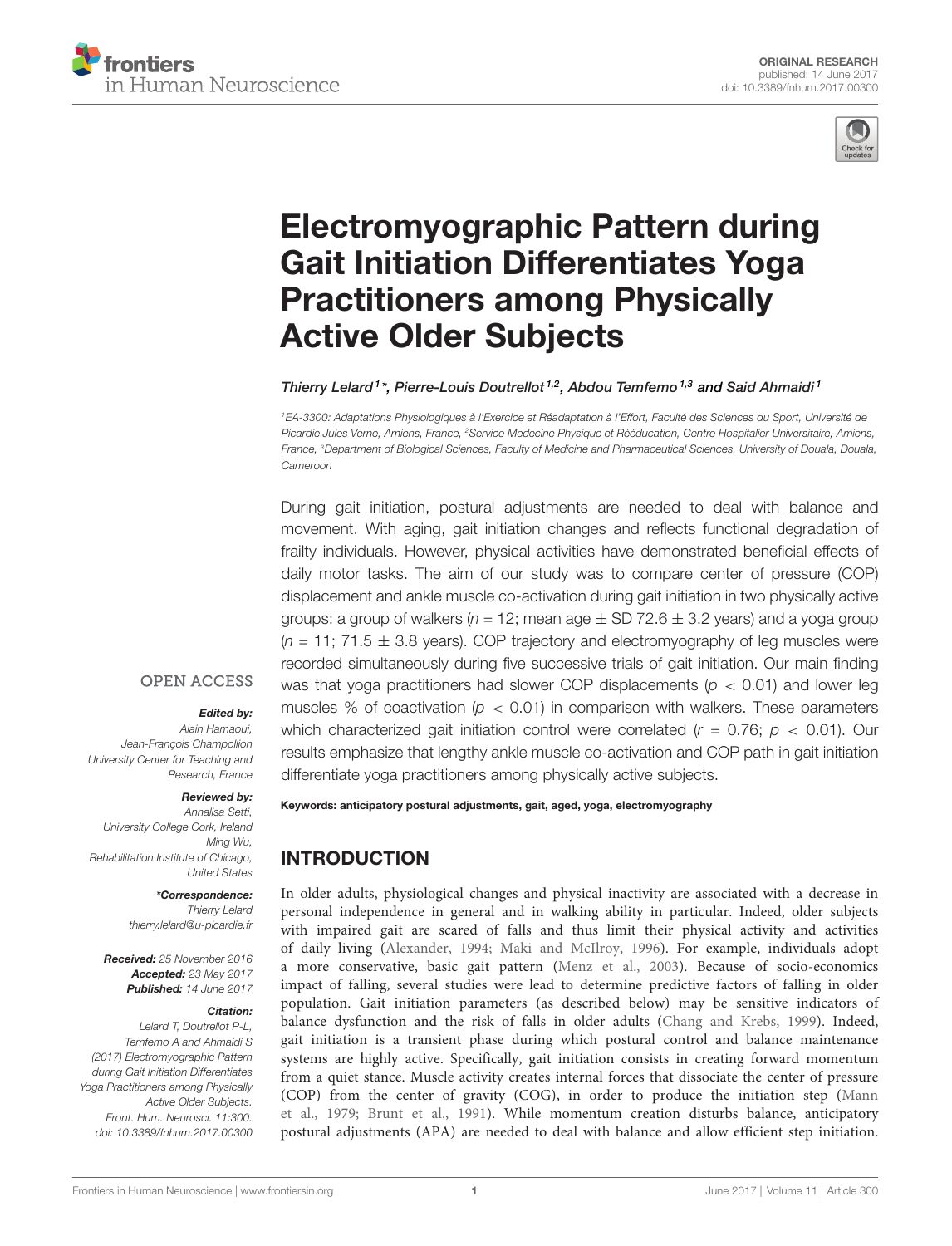Several studies have evidenced the degradation of gait initiation with age. The older people show a decrease in the peak moment arm between the body's COG and the COP [\(Brunt](#page-4-2) [et al.,](#page-4-2) [1991;](#page-4-2) [Polcyn et al.,](#page-5-3) [1998;](#page-5-3) [Chang and Krebs,](#page-4-1) [1999\)](#page-4-1). The decrease in this forward momentum is associated with lower COG velocity and lower first step amplitude [\(Patchay et al.,](#page-5-4) [1997,](#page-5-4) [2002;](#page-5-5) [Halliday et al.,](#page-5-6) [1998\)](#page-5-6). It has been suggested that this change in kinetic gait initiation parameters occurs because older subjects do not tolerate a deviation of the body as a whole (COG) from the ground reaction forces (COP). In order to initiate gait and compensate for impairments in the moment arm, older subjects have to perform additional trunk movements [\(Martin et al.,](#page-5-7) [2002\)](#page-5-7).

The observed changes in kinetic parameters have also been explained in terms of impaired muscle activation patterns. The role of muscle activity is to create internal forces in order to dissociate the COP from the COG [\(Mann et al.,](#page-5-2) [1979;](#page-5-2) [Brunt](#page-4-2) [et al.,](#page-4-2) [1991\)](#page-4-2). For that reason, the electromyographic (EMG) sequence recorded during gait initiation can be considered as "a motor program that adjusts the configuration of external forces, which acts directly on the position of the COP and joint position'' [\(Crenna and Frigo,](#page-4-3) [1991\)](#page-4-3). Several studies described a stereotypical pattern of muscle activation in healthy, younger adults: (i) starting from a postural quiet stance, postural muscles are activated in order to maintain postural alignment; and (ii) in order to initiate gait per se, postural muscle activity is inhibited and motor muscles are then activated [\(Mann et al.,](#page-5-2) [1979;](#page-5-2) [Brunt et al.,](#page-4-2) [1991,](#page-4-2) [1999\)](#page-4-4). Difficulties in inhibiting antigravity muscles prior to movement are correlated with the age-related loss of Betz cells in the motor cortex [\(Scheibel et al.,](#page-5-8) [1977;](#page-5-8) [Scheibel,](#page-5-9) [1985\)](#page-5-9). Higher levels of muscle coactivation have been reported in older subjects during activities of daily living–such as bipedal stance [\(Laughton et al.,](#page-5-10) [2003;](#page-5-10) [Nagai et al.,](#page-5-11) [2011\)](#page-5-11) and dynamic balance [\(Hortobágyi and DeVita,](#page-5-12) [2000;](#page-5-12) [Larsen](#page-5-13) [et al.,](#page-5-13) [2008;](#page-5-13) [Schmitz et al.,](#page-5-14) [2009;](#page-5-14) [Pereira and Goncalves,](#page-5-15) [2011\)](#page-5-15). During gait initiation, the duration of postural and motor muscle coactivation increases with age. Indeed, it appears that the degradation of central mechanisms in gait initiation translates into a decrease in the ankle muscle antagonist coordination pattern [\(Polcyn et al.,](#page-5-3) [1998;](#page-5-3) [Henriksson and Hirschfeld,](#page-5-16) [2005\)](#page-5-16), i.e., coactivation of the tibialis anterior (TA) and triceps surae muscles. The difference between young adults and older adults is more obvious for the swing limb (SWL), which shows greater degradation than the stance limb (STL) does [\(Polcyn et al.,](#page-5-3) [1998\)](#page-5-3).

It has often been suggested that physical activity improves functional ability in older people [\(Lord and Castell,](#page-5-17) [1994;](#page-5-17) [Maki](#page-5-0) [and McIlroy,](#page-5-0) [1996;](#page-5-0) [Lelard and Ahmaidi,](#page-5-18) [2015\)](#page-5-18). As an indicator of functional status, physically active olders show higher walking velocity compared to aged-matched sedentary adults. However, it seems that the characteristics of the physical activity, duration and frequency of training sessions induce differentiated effects on motor ability. Tai Chi training also showed an enhancement of gait initiation control [\(Hass et al.,](#page-5-19) [2004;](#page-5-19) [Vallabhajosula](#page-5-20) [et al.,](#page-5-20) [2014\)](#page-5-20). These studies focused on CoP-CoG displacements during APA. These findings demonstrated that proprioceptive physical activity could help to improve gait initiation control via

better COP displacement. Gait initiation is a pre-programmed task [\(Fiolkowski et al.,](#page-5-21) [2002\)](#page-5-21) which need APA controlled by an open-loop mechanism [\(Massion,](#page-5-22) [1992\)](#page-5-22). As neuromuscular activity reflects motor program, previous results may explain this improvement by enhanced neuromuscular coordination after proprioceptive training [\(Chen et al.,](#page-4-5) [2012a,](#page-4-5)[b\)](#page-4-6). Indeed, [Nagai et al.](#page-5-23) [\(2012\)](#page-5-23) have demonstrated significant changes in muscle coactivation after balance training (relative to an untrained group). Most of these studies reported beneficial effects of proprioceptive practice on postural control, however, differential effects depending on the type of practice were described on postural control [\(Gauchard et al.,](#page-5-24) [2003\)](#page-5-24). As described by these authors, proprioceptive activities such as yoga consist to produce a sequence of postures that need to deal with balance and movements improving body schema knowledge. To our knowledge, no study was performed to compare the effects of different types of physical activity on gait initiation.

Since differentiated effects on postural control were previously reported according the type of training program, we hypothesize that practicing different type of physical activity would show differences in APA during gait initiation. To initiate the first step, the central nervous system has to deal with the antigravity function of the posture and production of movements. Motor program has to switch from postural activity (Triceps Surae) to focal movements (TA). A time course analysis of co-activation and COP displacement might then be an effective indicator of efficiency of gait initiation. The aim of the present study was thus to investigate potentially differentiating patterns of leg muscle co-activation and COP displacements during gait initiation in yoga practitioners and physically active group (regular walkers).

# MATERIALS AND METHODS

#### Subjects

Twenty-three volunteers healthy subjects aged from 68 years to 78 years took part in the study. Regular yoga practitioners  $(n = 11; 71.5 \pm 3.8 \text{ years old}; 1.59 \pm 0.08 \text{ m height}; 66.8 \pm 9.3 \text{ kg})$ weight) and walkers subjects ( $n = 12$ ; 72.6  $\pm$  3.2 years old;  $1.61 \pm 0.03$  m height; 64.3  $\pm$  8.6 kg weight) were recruited from community dwelling. The group of yoga practitioners was standardized in terms of time (more than 1 year) weekly sessions (1) and sessions duration (1 h) of practice. The physically active group was selected on the basis of a questionnaire. Their physical activity level was equal or higher than 1 h of walking per week. All subjects signed prior the study an informed consent which was accepted by the local ethical committee (Comité de protection des Personnes Nord Ouest 2, Amiens, France) in accordance with Helsinki Declaration of 1975. Prior to taking part in the study, all participants reported their medical history. Clinical examination and questioning was conducted in order to exclude subjects showing any possible causes of balance alteration (medication or disease). Subjects were free from any disease which could influence postural maintaining and were able to walk without external help. Subjects did not show cognitive impairments with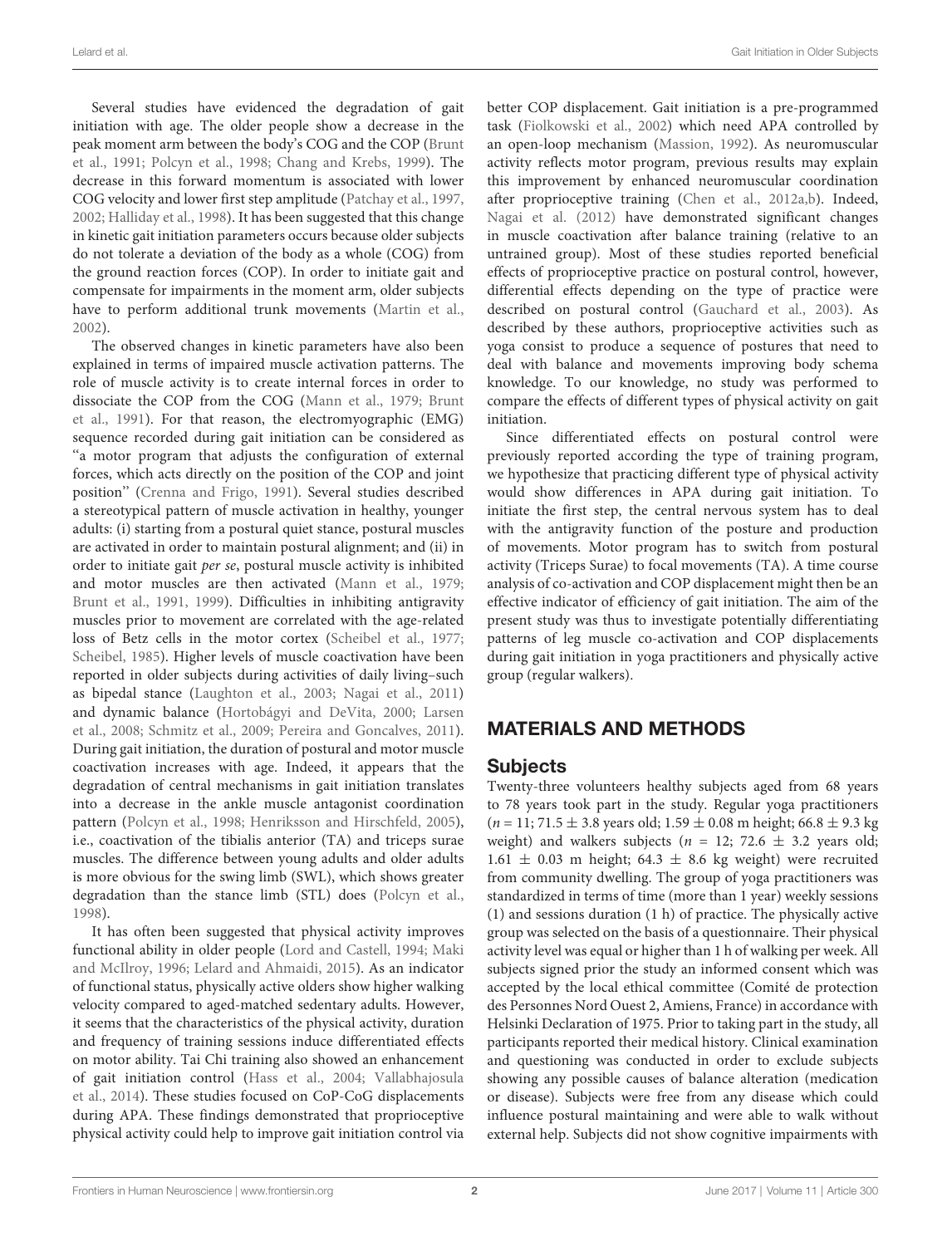a score superior to 24 points in Mini-Mental State Evaluation [\(Folstein et al.,](#page-5-25) [1975\)](#page-5-25). The participants were independent as revealed by a maximal score in the Activities of Daily Living [\(Katz](#page-5-26) [et al.,](#page-5-26) [1963\)](#page-5-26).

## Experimental Devices

A Piezoelectic force plate (Kistler type 9281 B11, Kistler AG, Winterthur, Switzerland) associated with a calculator was used to assess the temporal time-course of the COP displacements in antero-posterior (AP) and medio-lateral (ML) from the ground reaction forces and their moments in the three planes. The analogic signal was digitized at a sampling frequency of 1000 Hz.

Electromyograms (EMG) of leg muscles were collected using bipolar Ag/AgCl surface electrodes (Beckmann, 8-mm diameter) on the first leg that leaves the floor (initial SW limb). Before the electrode positioning, the skin was slightly abraded and cleaned with an alcohol solution in order to reduce the interelectrode resistance to below 5 kΩ. An electrolytic gel was placed between the skin and the electrodes to insure electrical contact. The electrodes were fixed (2 cm apart center to center) over the muscle bellies for TA and lateral gastrocnemius (LG) muscles. The EMG signals were amplified and filtered using a bandwidth of 10–1000 Hz (Gould 6600), and then addressed to an analog-digital converter piloted by the Turbolab software (SM2I, France) for their digitization at a sampling rate of 1000 Hz.

#### Procedure

After two learning trials, the subjects performed five gait initiation trials. In order to standardize the starting conditions, the subjects placed their bare feet on foot marks drawn on the platform. They had to keep their arms by their sides, relax their jaw and fix a spot on a wall 10 m in front. The experiments took place in a quiet room with no visual perturbations.

In each test, the experimenter triggered the acquisition of the COP displacement and EMG signals. The order to initiate gait was given by the experimenter after at least 2 s of steadystate postural recording (judged by visual inspection of the EMG signal).

### Data Analysis

Usually, based on COP displacement, three gait initiation phases were described [\(Halliday et al.,](#page-5-6) [1998;](#page-5-6) [Martin et al.,](#page-5-7) [2002;](#page-5-7) [Hass et al.,](#page-5-19) [2004\)](#page-5-19), the first phase represents the backward COP displacements that create the forward momentum thanks to COP-COG dissociation, the second the weight bearing transfer from SWL to STL, and the third the forward COP displacement.

These phases were identified in our study thanks to the gait initiation events using landmarks on the COP trajectory (**[Figure 1](#page-2-0)**). Landmark 1 (L1) represents the mean position of COP during quiet stance. Landmark 2 (L2) represents the most posterior and lateral position toward the SWL of COP location. Landmark 3 (L3) represents the most posterior and lateral position toward the STL of COP location. The end of the recording of COP displacement represents the outgoing of



<span id="page-2-0"></span>L1 represents the position of the COP in normal quiet standing. L2 represents the backward of COP. L3 represents the COP displacement toward the stance limb (STL). Parameters used were the backward COP position during the phase 1 (L1–L2), the medio-lateral (ML) excursion, the velocity (path reported to phase duration). Insert represents tibialis anterior (TA) and lateral gastrocnemius (LG) vs. time during the weight bearing transfer from swing limb (SWL) to STL (From L2 to L3). The bold lines represent when muscle are activated (>25 ms consecutive above the threshold corresponding to the mean  $\pm$  3 standard deviation). Gray area represents the phase of coactivation of LG and TA muscles.

COP from the force plate. The identification of these landmarks was conducted with an application of Matlab Program (The Mathworks, Inc., Natick, MA, USA), under visual control. In order to characterize the COP displacement, we calculated the excursion separating two landmarks, the average velocity (sum of distance separating two points of acquisition related to time elapsed in the phase (**[Figure 1](#page-2-0)**).

For EMG data, we have analyzed the period corresponding to weight bearing transfer from STL to SWL during which an inhibition of postural muscle and activation of motor muscles were reported. From an algorithm developed with Matlab program, we determined phasic activation of LG and TA of the SWL under visual control. The Matlab application was developed using previous methodological studies [\(Mickelborough et al.,](#page-5-27) [2004\)](#page-5-27). EMG data were smoothed with low-pass filter cut off frequency of 20 Hz. The threshold for EMG activation detection was defined as mean added with 3 standard deviations of reference phase. The muscle was considered as active after 25 ms of consecutive above the threshold. Then, we calculated relative time of coactivation of LG and TA muscles during weight bearing transfer from SWL to STL (ratio of time of coactivation with time elapse in the phase).

#### **Statistics**

Statistical analysis was carried out with Statview software (SAS Institute, Cary, NC, USA). Given that the data were normally distributed (according to a Kolmogorov-Smirnov test) and the equality of variance Levene median test) was confirmed, an unpaired t-test was used to compare the physically active group and yoga group in terms of kinetic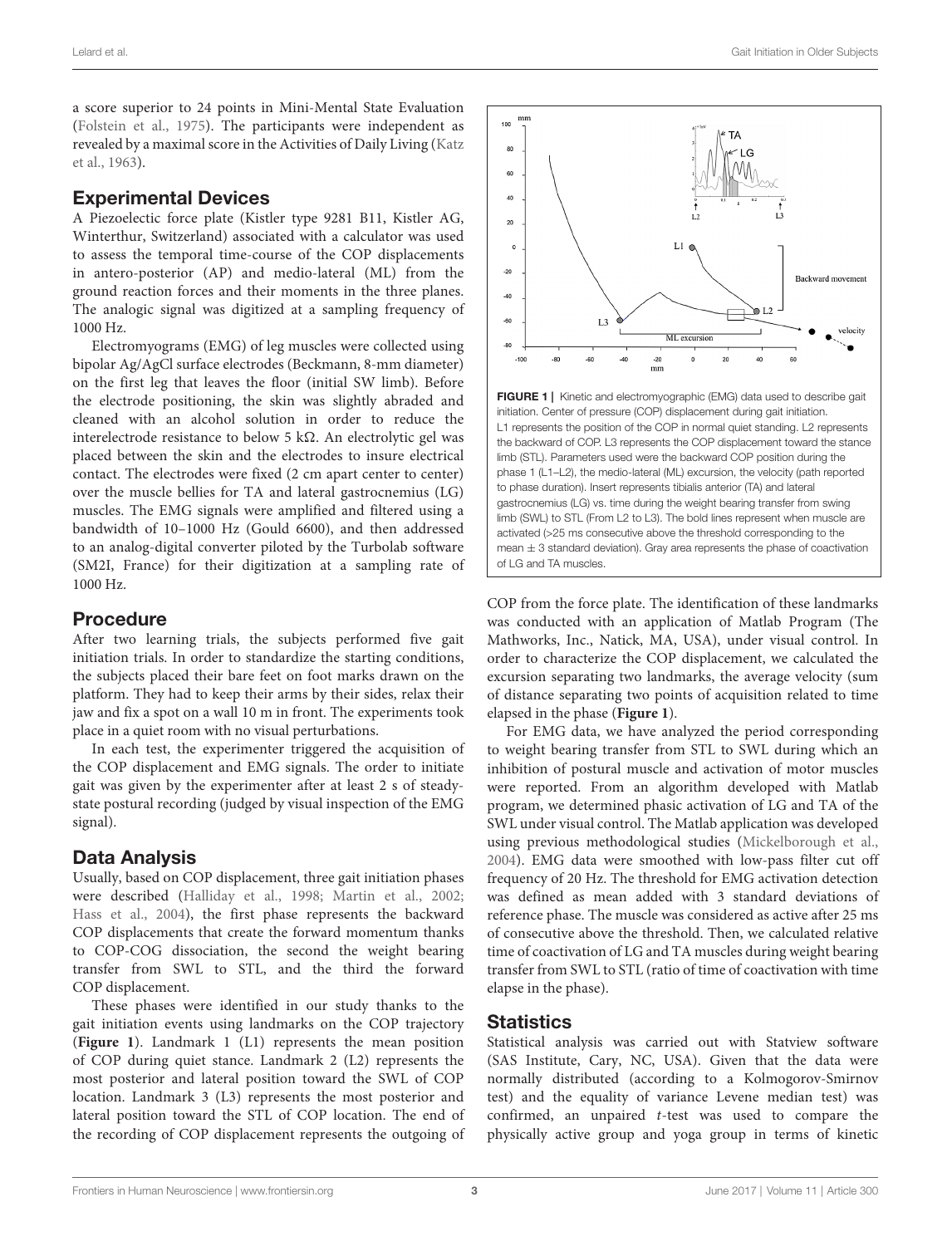and EMG values. The threshold for statistical significance was set to  $p < 0.05$ .

We also assessed the relationship between kinetic COP displacement parameters and muscle coactivation by applying Pearson's correlation test.

# RESULTS

#### COP Movements

The yoga and physically active groups do not differ significantly in terms of displacements during the first phase of gait initiation (**[Figure 2A](#page-3-0)**). The mean  $\pm$  SD backward movement of COP position shows non-significant lower values in the yoga group than in the group of walkers ( $-27.8 \pm 5.3$  vs.  $-31.1 \pm 13.6$  mm respectively).

For the second phase of gait initiation, we characterized the excursion and velocity of COP displacement from the SWL to the STL. We did not find significant differences in COP excursion during this phase (110.8  $\pm$  12.1 vs. 102.5  $\pm$  19.7 mm for the yoga and physically active groups, respectively; **[Figure 2B](#page-3-0)**). The COP velocity was significantly lower in yoga practitioners than in the walkers (555.2  $\pm$  32.5 vs. 624.0  $\pm$  50.3 mm.s<sup>-1</sup>, respectively; p < 0.01; **[Figure 2C](#page-3-0)**).

## Leg Muscle Co-Activation

During gait initiation, we found significant differences in leg muscle co-activation between the two physically active groups (**[Figure 2D](#page-3-0)**). In fact, leg muscle co-activation is lower in yoga practitioners than in the walkers  $(3.9 \pm 6.0\% \text{ vs. } 10.5 \pm 5.1\%$ , respectively;  $p < 0.01$ ).



<span id="page-3-0"></span>FIGURE 2 | Kinetic and EMG data recorded in yoga  $(\square)$  and in walkers ( $\blacksquare$ ) subjects (mean and standard deviation). (A) The backward movement of COP during the phase 1 of gait initiation. (B) The excursion of COP displacement (in mm) during phase 2 of gait initiation. (C) Velocity of COP displacement (in mm) during phase 2 of gait initiation. (D) Percent of time during which LG and TA are coactivated during phase 2 of gait initiation. Significant differences were expressed as  $*p < 0.01$ .

The relationships between kinetic variables and leg muscle co-activation reveal that muscle co-activation is correlated with the velocity measured during the SWL-to-STL phase  $(r = 0.76;$  $p < 0.01$ ).

## **DISCUSSION**

The objective of the present study was to assess the effect of regular yoga practice in gait initiation control in the elderly. This was characterized in terms of COP excursion, COP velocity and muscle co-activation. We hypothesized that Yoga practitioners present differences in APA during gait initiation compared to physically active older adults. Indeed, [Gauchard et al.](#page-5-24) [\(2003\)](#page-5-24) demonstrated that proprioceptive activities enhance sensory inputs and improve the subject's knowledge of the body scheme and gravity effects. Significant results were reported during the SWL to STL transfer for the COP velocity and % of leg muscle coactivation between the two groups. Lastly, the observed link between COP path and muscle co-activation duration confirmed the interaction between muscle co-activation and the COP trajectory during gait initiation.

During gait initiation, the central postural control system has two main functions: (i) maintenance of balance; and (ii) creation of the anteroposterior moment needed to produce the first step (via a stereotyped pattern of leg muscle activation). In the present study, we did not observe any significant intergroup differences in the rearward COP excursion during the first phase of gait initiation. Previous studies have found that older and disabled subjects exhibit a lower arm peak moment (i.e., a smaller COP-COG distance; [Polcyn et al.,](#page-5-3) [1998;](#page-5-3) [Chang and Krebs,](#page-4-1) [1999;](#page-4-1) [Martin et al.,](#page-5-7) [2002\)](#page-5-7). Based on COP displacements, the present study does not allow to demonstrate differentiated effect between type of physical activity practiced on COP rearward during the first phase of APA.

The second phase of gait initiation consisted in transferring body weight from the initial SWL to initial STL. In the present study, we reported higher average velocity of the COP in the physically active group as compared to the yoga group for a similar ML excursion. In previous studies, smoother COP displacement during gait initiation was seen after 48 weeks of tai chi practice [\(Hass et al.,](#page-5-19) [2004\)](#page-5-19) and was also described in healthy older subjects (relative to disabled subjects; [Martin et al.,](#page-5-7) [2002\)](#page-5-7). The reason for this significant difference remains unclear: the lower COP velocity in the yoga group might be related to the specific, slow movements performed during this activity. Then, it might be the consequence of a behavioral change in yoga practitioners.

However, our results might also be related to adaptations of the central nervous system in the yoga group (relative to the physically active group). To our knowledge, the present study is the first investigation conducted to explore differentiated coactivation of the leg muscles during gait initiation in two types of physical activity practitioners. The time course analysis of EMG data assessed the time during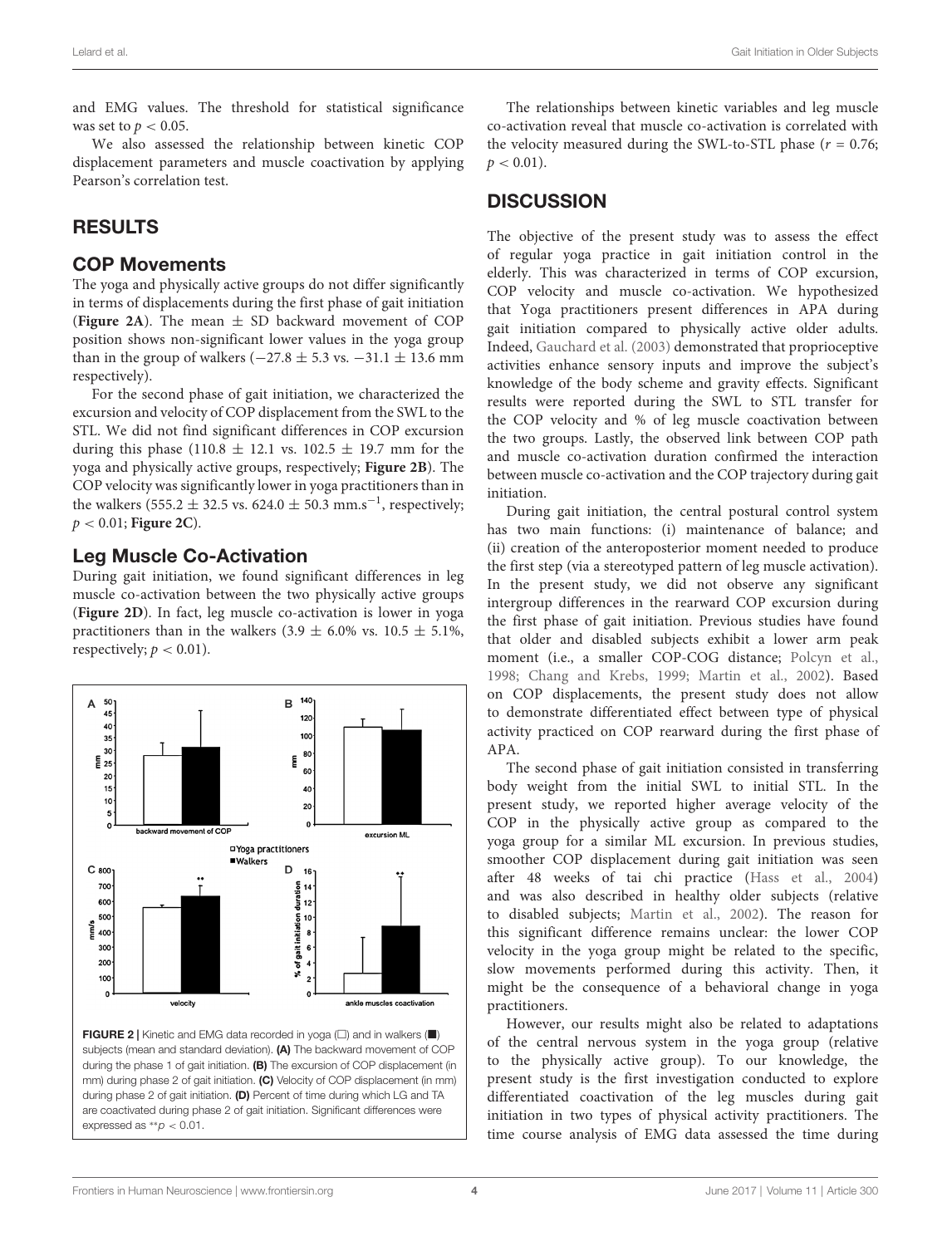which muscles were involved in postural maintaining (LG) and movement (TA) [\(Polcyn et al.,](#page-5-3) [1998;](#page-5-3) [Henriksson and](#page-5-16) [Hirschfeld,](#page-5-16) [2005\)](#page-5-16). The duration of coactivation (expressed as a % of APA duration) might be an indicator of CNS adaptation to deal with postural constraints induced by gravity and movement production during the preparation phase of gait. This muscle pattern (inhibition of postural muscle) was described in healthy young adults [\(Mann et al.,](#page-5-2) [1979;](#page-5-2) [Brunt et al.,](#page-4-2) [1991,](#page-4-2) [1999\)](#page-4-4) and seem to be altered with aging and/or disability [\(Scheibel et al.,](#page-5-8) [1977;](#page-5-8) [Scheibel,](#page-5-9) [1985;](#page-5-9) [Polcyn et al.,](#page-5-3) [1998;](#page-5-3) [Henriksson and Hirschfeld,](#page-5-16) [2005\)](#page-5-16). In the present study, Yoga practitioners present lower TA/LG muscles coactivation than the physically active group. The result should be related to a previous study that demonstrated that muscle activation during gait initiation can reflect different behavior in counteracting and using gravity [\(Honeine et al.,](#page-5-28) [2014\)](#page-5-28).

One specific feature of the present study was the observed association between COP displacement and the EMG motor program. As previously described, the EMG sequence recorded during gait initiation can be considered as a motor program that acts on the COP's position [\(Crenna and Frigo,](#page-4-3) [1991\)](#page-4-3). APA are pre-programmed by an open-loop mechanism, then their improvements need better body scheme knowledge. In our study, we reported a significant correlation ( $r = 0.76$ ;  $p < 0.01$ ) between TA/LG coactivation and COP displacement. The relationship obtained between muscle co-activation (time of coactivation/time) and velocity (path/time), demonstrates that the path length is greater when the duration of muscle co-activation is longer. Leg muscle coactivation previously reported in frailty adults might also reflect hesitation or difficulties in initiating gait (i.e., pain, motor impairment, fear of falls, etc.). Several studies have shown that changes in ankle control occur with age and may be associated with an increased risk of falling. A previous study has shown that ankle dorsiflexion was significantly delayed and its amplitude was lower for fallers during gait [\(Kemoun et al.,](#page-5-29) [2002\)](#page-5-29). [Simoneau et al.](#page-5-30) [\(2007\)](#page-5-30) explained the decrease in dorsiflexion maximal voluntary contraction torque with aging by neural factor [\(Simoneau et al.,](#page-5-30) [2007\)](#page-5-30). The question of the benefit of reducing muscle co-activation in frailty adults should then be explored.

Our results suggest that the neuro-adaptation related to yoga performance can modify leg muscle pattern during gait initiation.

### **REFERENCES**

- <span id="page-4-0"></span>Alexander, N. B. (1994). Postural control in older adults. J. Am. Geriatr. Soc. 42, 93–108. [doi: 10.1111/j.1532-5415.1994.tb06081.x](https://doi.org/10.1111/j.1532-5415.1994.tb06081.x)
- <span id="page-4-2"></span>Brunt, D., Lafferty, M. J., McKeon, A., Goode, B., Mulhausen, C., and Polk, P. (1991). Invariant characteristics of gait initiation. Am. J. Phys. Med. Rehabil. 70, 206–212. [doi: 10.1097/00002060-199108000-00009](https://doi.org/10.1097/00002060-199108000-00009)
- <span id="page-4-4"></span>Brunt, D., Liu, S. M., Trimble, M., Bauer, J., and Short, M. (1999). Principles underlying the organization of movement initiation from quiet stance. Gait Posture 10, 121–128. [doi: 10.1016/s0966-6362\(99\)00020-x](https://doi.org/10.1016/s0966-6362(99)00020-x)
- <span id="page-4-1"></span>Chang, H., and Krebs, D. E. (1999). Dynamic balance control in elders: gait initiation assessment as a screening tool. Arch. Phys. Med. Rehabil. 80, 490–494. [doi: 10.1016/s0003-9993\(99\)90187-9](https://doi.org/10.1016/s0003-9993(99)90187-9)

This result should also be related to the reduction in muscle coactivation during other dynamic tasks after practice [\(Chu et al.,](#page-4-7) [2009;](#page-4-7) [Chen et al.,](#page-4-5) [2012a](#page-4-5)[,b;](#page-4-6) [Nagai et al.,](#page-5-23) [2012\)](#page-5-23).

However, the present study may have some limitations inherent to cross-sectional studies. Even if our inclusion criteria allow us to select a healthy elderly population in this crosssectional study, the two groups might not present similar health conditions. Comparison with other groups should help to understand the effects of physical activity on gait initiation by comparing our results with groups of young adults, sedentary older adults or with other type of physical activity (exercises at a fast pace way requiring balance). We can also note that due to the absence of kinematic data, we could not determine the position of the COG. Therefore, the COP-COG dissociation could not be assessed in the present study.

#### **CONCLUSION**

The actual results obtained did not accurately demonstrated that gait initiation is more efficient (in terms of COP-COG dissociation and in term of amplitude of the first step) in yoga practitioners than in regular walkers. However, Yoga practitioners showed slower COP displacement associated with lower leg muscle coactivation. This last point result might be a marker of the use of a different strategy to prepare the first step. Further studies are needed to explore the clinical interests of proprioceptive activities on muscle coactivation during gait initiation and the relationship between gait initiation efficiency (COP-COG, step length) and leg muscle coactivation.

#### AUTHOR CONTRIBUTIONS

TL, P-LD and SA: project creation. TL: data collection. TL, P-LD and AT: data analysis. TL, P-LD, AT and SA: discussed the results; revised the manuscript. TL and AT: drafted the manuscript.

# FUNDING

This work was funded by Université de Picardie Jules Verne and Centre hospitalier Universitaire d'Amiens.

- <span id="page-4-5"></span>Chen, Y. -S., Crowley, Z., Zhou, S., and Cartwright, C. (2012a). Effects of 12-week Tai Chi training on soleus H-reflex and muscle strength in older adults: a pilot study. Eur. J. Appl. Physiol. 112, 2363–2368. [doi: 10.1007/s00421-011-2182-y](https://doi.org/10.1007/s00421-011-2182-y)
- <span id="page-4-6"></span>Chen, Y. -S., Zhou, S., and Cartwright, C. (2012b). Effect of 12 weeks of Tai Chi training on soleus Hoffmann reflex and control of static posture in older adults. Arch. Phys. Med. Rehabil. 92, 886–891. [doi: 10.1016/j.apmr.2010.12.043](https://doi.org/10.1016/j.apmr.2010.12.043)
- <span id="page-4-7"></span>Chu, Y. H., Tang, P. F., Chen, H. Y., and Cheng, C. H. (2009). Altered muscle activation characteristics associated with single volitional forward stepping in middle-aged adults. Clin. Biomech. 24, 735–743. [doi: 10.1016/j.clinbiomech.](https://doi.org/10.1016/j.clinbiomech.2009.06.012) [2009.06.012](https://doi.org/10.1016/j.clinbiomech.2009.06.012)
- <span id="page-4-3"></span>Crenna, P., and Frigo, C. (1991). A motor programme for the initiation of forwardoriented movements in humans. J. Physiol. 437, 635–653. [doi: 10.1113/jphysiol.](https://doi.org/10.1113/jphysiol.1991.sp018616) [1991.sp018616](https://doi.org/10.1113/jphysiol.1991.sp018616)